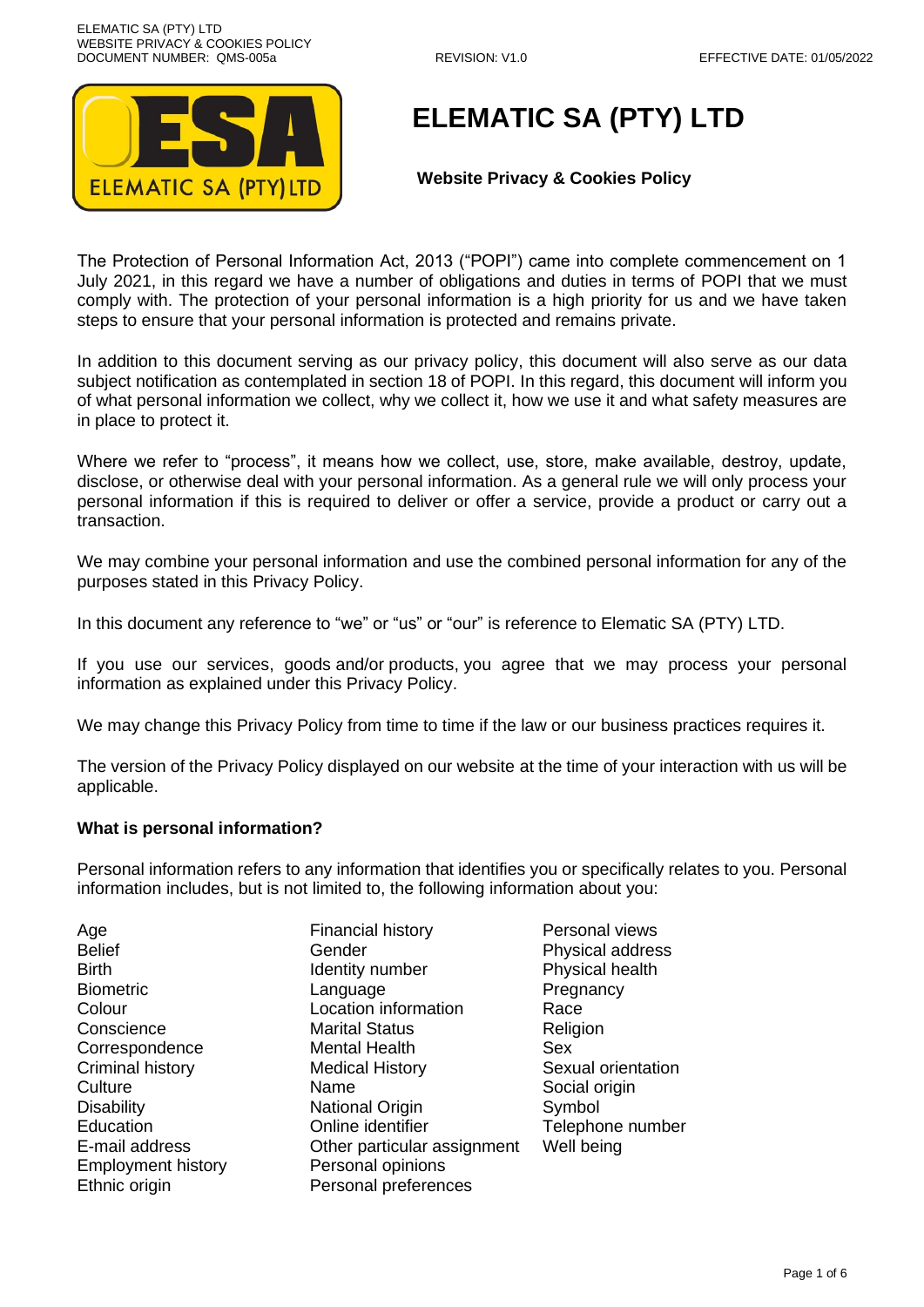## **Is the supply of the personal information voluntary or mandatory?**

The supply of certain personal information is mandatory, meaning we have to collect this personal information from you by law. If you do not supply this information, we cannot comply with our legal obligations. In this regard, if you do not supply this personal information, we cannot do business with you. We collect personal information as is required by the following legislation:

Basic Conditions of Employment Act, No 75 of 1997 Continuing Education and Training Act (previously known as Further Education and Training Colleges Act) 16 of 2006 Compensation for Occupational Injuries and Diseases Act, No. 130 of 1993 Credit Agreement Act, No. 75 of 1980 The Criminal Procedure Act, No. 51 of 1977 Debt Collectors Act, No. 114 of 1998 Employment Equity Act, No. 55 of 1998 Financial Intelligence Centre Act, No. 38 of 2001 Higher Education Act 101 of 1997 Income Tax Act 58 of 1962 Labour Relations Act, No 66 of 1995 National Credit Act, No. 34 of 2005 NQF Act No 67 of 2008 Pension Funds Act, No. 24 of 1956 Skills Development Act 97 of 1998 Unemployment Insurance Act, No. 63 of 2001 Financial Advisory and Intermediary Service Act, No. 37 of 2002 Occupational Health and Safety Act No. 85 of 1993 Prevention of Organised Crime Act No. 121 of 1998

In other instances the supply of personal information is voluntary, which means there is no law imposed on us to collect this personal information. Even though there is no law that imposes the collection of the personal information, we require the personal information to deliver the products and/or services to you. In this regard, if you do not supply the personal information, we cannot do business with you.

## **When will we process your personal information?**

We will only process your personal information for lawful purposes relating to our business if the following applies:

- if you have consented thereto.
- if a person legally authorised by you, the law, or a court, has consented thereto.
- if it is necessary to conclude or perform under a contract, we have with you.
- if the law requires or permits it.
- if it is required to protect or pursue your, our or a third party's legitimate interest.

## **What is special personal information?**

Special personal information is personal information about the following:

| Biometric information | <b>Philosophical beliefs</b> | Sex life               |
|-----------------------|------------------------------|------------------------|
| Criminal behaviour    | Political persuasion         | Trade union membership |
| Ethnic origin         | Race                         |                        |
| Health                | Religious beliefs            |                        |

### **When will we process your special personal information?**

We may process your special personal information in the following circumstances: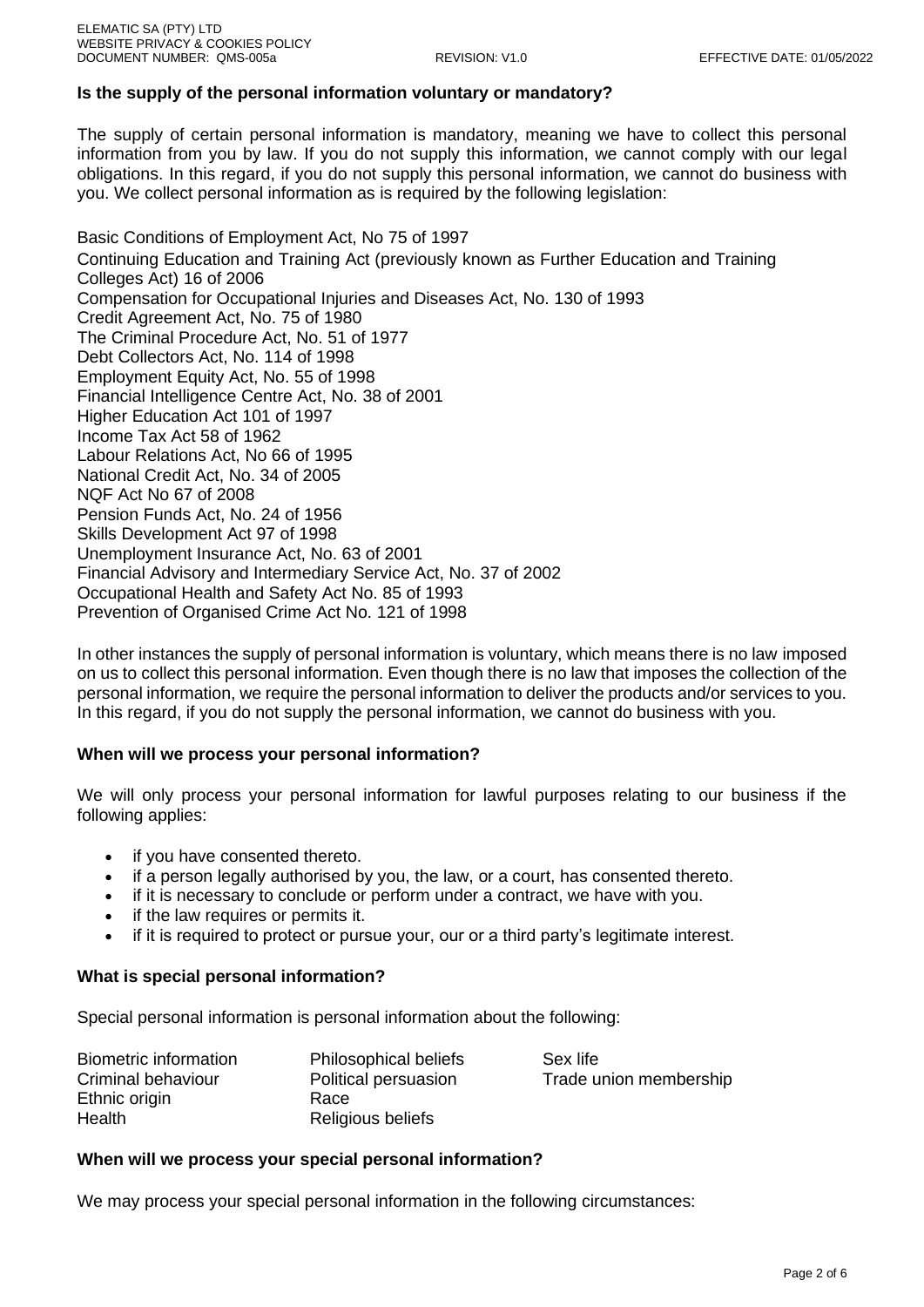- if you have consented to the processing.
- if the information is being used for any Human resource or payroll requirement.
- if the processing is needed to create, use, or protect a right or obligation in law.
- if the processing is for statistical or research purposes and all legal conditions are met.
- if the special personal information was made public by you.
- if the processing is required by law.
- if racial information is processed, and the processing is required to identify you; and / or if health information is processed, and the processing is to determine your insurance risk, or to comply with an insurance policy or to enforce an insurance right or obligation.

### **When and from where we obtain personal information about you?**

We may collect personal information about you from the following sources:

- We may collect personal information directly from you.
- We may collect personal information from a public record.
- We may collect personal information from an area where you have deliberately made it public.
- We may collect information about you based on your use of our products, services, or service channels.
- We may collect information about you based on how you engage or interact with us such as via our support desk, emails, letters, telephone calls and surveys.
- We may collect personal information from a third party.
- We may collect personal information from another source if you give us consent to do so.

If the law requires us to do so, we will ask for your consent before collecting personal information about you from third parties.

The third parties from whom we may collect your personal information include, but are not limited to, the following:

- Partners of our company for any of the purposes identified in this Privacy Policy.
- your spouse, dependents, partners, employer, and other similar sources.
- attorneys, tracing agents, debt collectors and other persons that assist with the enforcement of agreements.
- payment processing services providers, merchants, banks, and other persons that assist with the processing of your payment instructions, like EFT transaction partners.
- insurers, brokers, other financial institutions, or other organisations that assist with insurance and assurance underwriting, the providing of insurance and assurance policies and products, the assessment of insurance and assurance claims and other related purposes.
- law enforcement and fraud prevention agencies and other persons tasked with the prevention and prosecution of crime;
- regulatory authorities, industry ombudsman, governmental departments, local and international tax authorities.
- trustees, Executors or Curators appointed by a court of law.
- our service providers, agents and sub-contractors like couriers and other persons we use to offer and provide products and services to you.
- courts of law or tribunals.

### **Reasons we need to process your personal information.**

We will process your personal information for the following reasons:

- to provide you with products, goods, and services
- to market our products, goods, and services to you.
- to respond to your enquiries and complaints.
- to comply with legislative, regulatory, risk and compliance requirements (including directives, sanctions, and rules), voluntary and involuntary codes of conduct and industry agreements or to fulfil reporting requirements and information requests.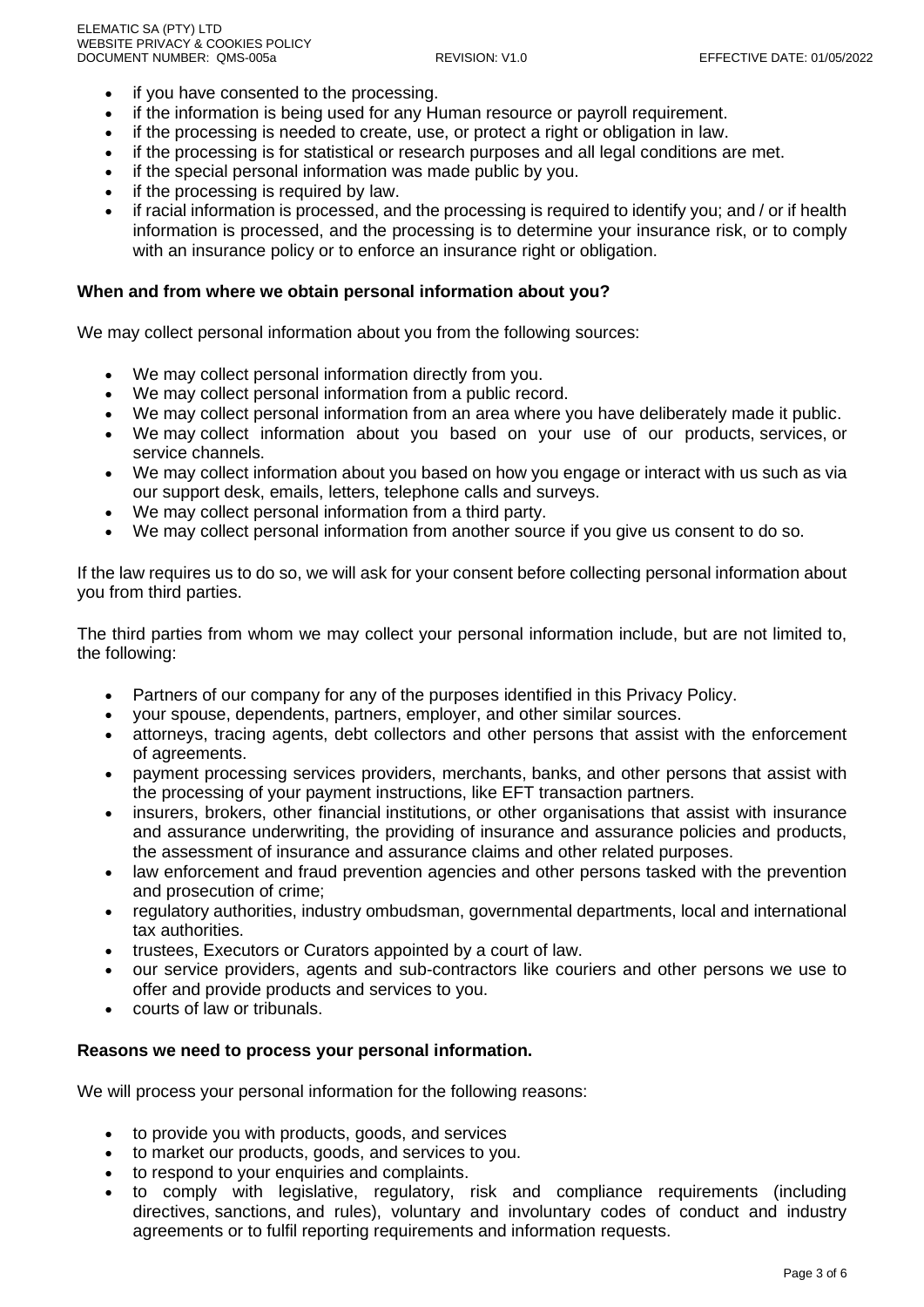- to conduct market and behavioural research, including scoring and analysis to determine if you qualify for products and services or to determine your credit or insurance risk.
- to develop, test and improve products and services for you.
- for historical, statistical and research purposes, like market segmentation.
- to process payment instruments.
- to create, manufacture and print payment issues (like a payslip)
- to enable us to deliver goods, documents, or notices to you.
- for security, identity verification and to check the accuracy of your personal information.
- to communicate with you and carry out your instructions and requests.
- for customer satisfaction surveys, promotional offerings.
- insurance and assurance underwriting and administration.
- to process or consider or assess insurance or assurance claims.
- to provide insurance and assurance policies and products and related services.
- to enable you to take part in customer loyalty reward programmes, to determine your qualification for participation, earning of reward points, determining your rewards level, monitoring your buying behaviour with our rewards partners to allocate the correct points or inform you of appropriate products, goods, and services you may be interested in or to inform our reward partners about your purchasing behaviour.
- to enable you to take part in and make use of value-added products and services.
- to assess our lending and insurance risks; and / or
- for any other related purposes.

## **How we use your personal information for marketing**

- We will use your personal information to our products and services to you.
- We will do this in person, by post, telephone, or electronic channels such as SMS, email, and fax.
- If you are not our customer, or in any other instances where the law requires, we will only market to you by electronic communications with your consent.
- In all cases you can request us to stop sending marketing communications to you at any time.

### **When how and with whom we share your personal information?**

In general, we will only share your personal information if any one or more of the following apply:

- if you have consented to this.
- if it is necessary to conclude or perform under a contract, we have with you:
- if the law requires it; and / or
- if it's necessary to protect or pursue your, our or a third party's legitimate interest.

### **Under what circumstances will we transfer your information to other countries?**

We will only transfer your personal information to third parties in another country in any one or more of the following circumstances:

- where your personal information will be adequately protected under the other country's laws or an agreement with the third-party recipient.
- where the transfer is necessary to enter into or perform under a contract with you, or a contract with a third party that is in your interest.
- where you have consented to the transfer; and / or
- where it is not reasonably practical to obtain your consent, the transfer is in your interest.

This transfer will happen within the requirements and safeguards of the law. Where possible, the party processing your personal information in the other country will agree to apply the same level of protection as available by law in your country or if the other country's laws provide better protection the other country's laws would be agreed to and applied.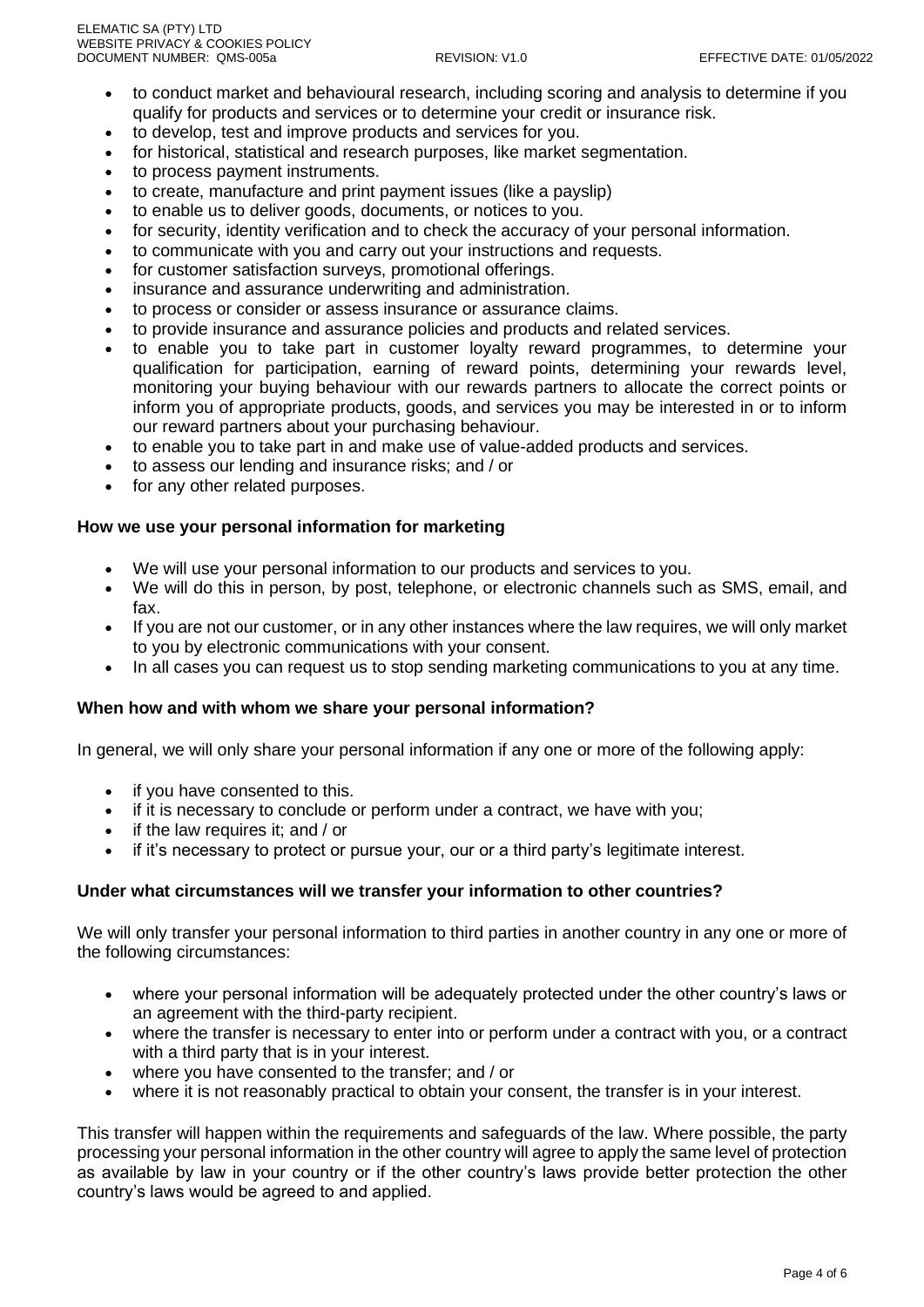## **How we secure your personal information**

- We will take appropriate and reasonable technical and organisational steps to protect your personal information according to industry best practices. Our security measures (including physical, technological, and procedural safeguards) will be appropriate and reasonable. This includes the following:
- keeping our systems secure (like monitoring access and usage);
- storing our records securely.
- controlling the access to our buildings, systems and/or records; and
- safely destroying or deleting records.
- Ensure compliance with best practice standards.

#### **How long do we keep your personal information?**

We will keep your personal information for as long as:

- the law requires us to keep it.
- a contract between you and us requires us to keep it.
- you have consented for us keeping it.
- we are required to keep it to achieve the purposes listed in this Privacy Policy.
- we require it for statistical or research purposes.
- a code of conduct requires us to keep it; and / or
- we require it for our lawful business purposes.

Take note: We may keep your personal information even if you no longer have a relationship with us, for the historical data that may be required by your employer or employee.

#### **Our cookie policy**

A cookie is a small piece of data sent from our websites or applications to your computer or device hard drive or Internet browser where it is saved. The cookie contains information to personalise your experience on our websites or applications and may improve your experience on the websites or applications. The cookie will also identify your device, like the computer or smart phone.

By using our websites or applications you agree that cookies may be forwarded from the relevant website or application to your computer or device. The cookie will enable us to know that you have visited the website or application before and will identify you. We may also use the cookie to prevent fraud and for analytics.

Your duties and rights about the personal information we have about you.

You must provide proof of identity when enforcing the rights below.

You must inform us when your personal information changes.

Please contact our Information Officer to give effect to any of the below rights.

You have the right to request access to the personal information we have about you by contacting us. This includes requesting:

- confirmation that we hold your personal information.
- a copy or description of the record containing your personal information; and
- the identity or categories of third parties who have had access to your personal information.

We will attend to requests for access to personal information within a reasonable time. You may be required to pay a reasonable fee to receive copies or descriptions of records, or information about third parties. We will inform you of the fee before attending to your request.